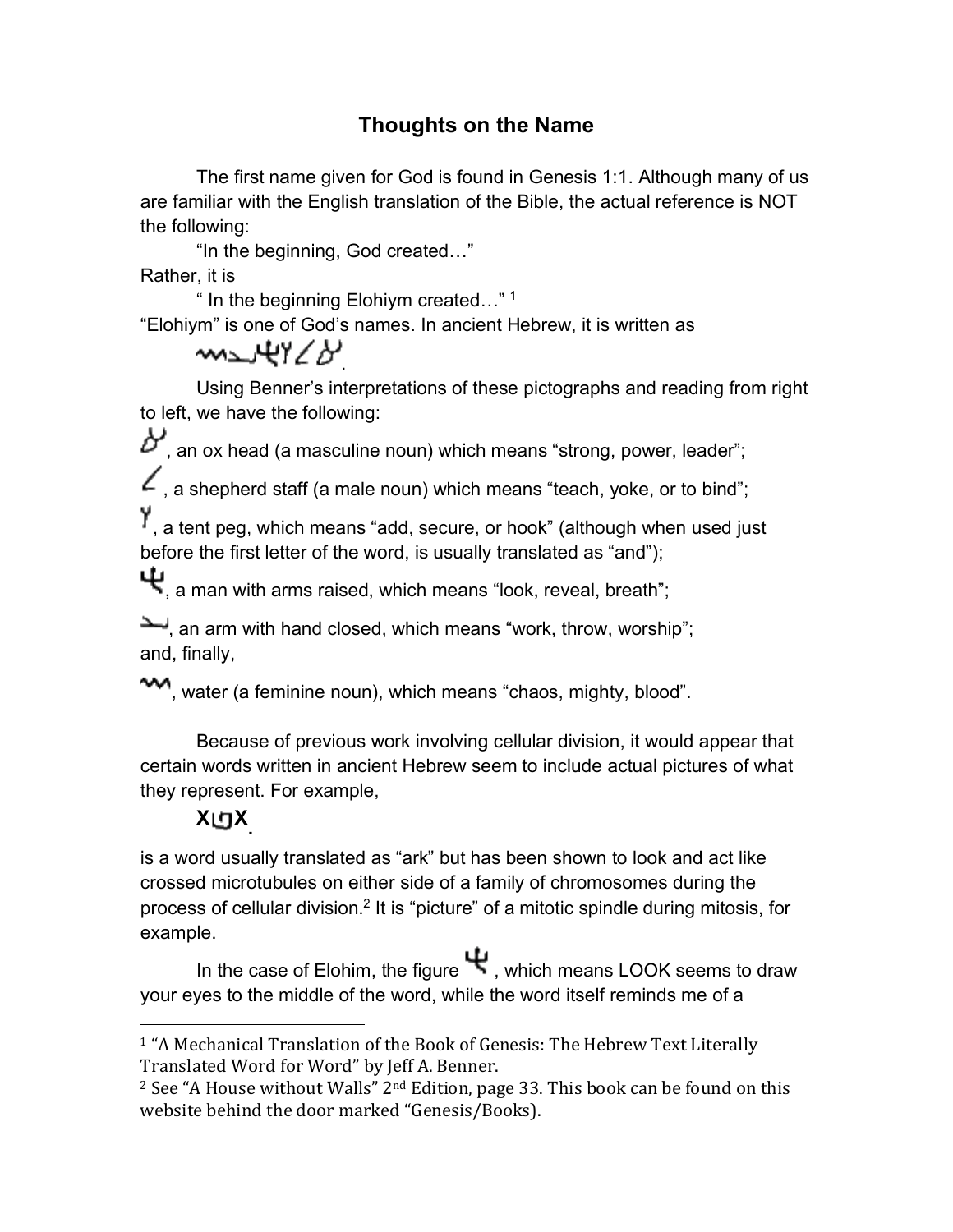"balance" of some kind. In Egyptian hieroglyphics, this seems to direct one to read the text as "into the face of" some figure. (Egyptian faces were always

viewed from the side, the above  $\Psi$  is "front on".)

The concept of "directional reading" was quite common in ancient Egyptian hieroglyphs; and Moses, the writer/recorder of the Genesis text, would have been familiar with this kind of communication.) The meanings/indications of individual parts of the word "Elohiym" are given below:



It's as if the word itself, "Elohiym", represents something that is in "perfect balance".

At the time of Moses, names meant something, especially if given by God. They described the essence of the person being named. If the name of God represents the character of God, then God is someone or something that is in "perfect balance". Since one must follow one's own character, anything created by God must also be in perfect balance: for example, light and dark, day and night, land and water, male and female, etc. The essence of this name doesn't seem to involve a "weighing" of anything, because the word Elohiym is not a verb; it doesn't DO anything. It simply "is".

If we disturb that balance (for example, with global warming), then the world will tend to "right" itself, to return to a state of equilibrium. This is the nature of all of creation. (And if you don't believe in "creation", then there is a "state of balance" in the way things work in this universe.)